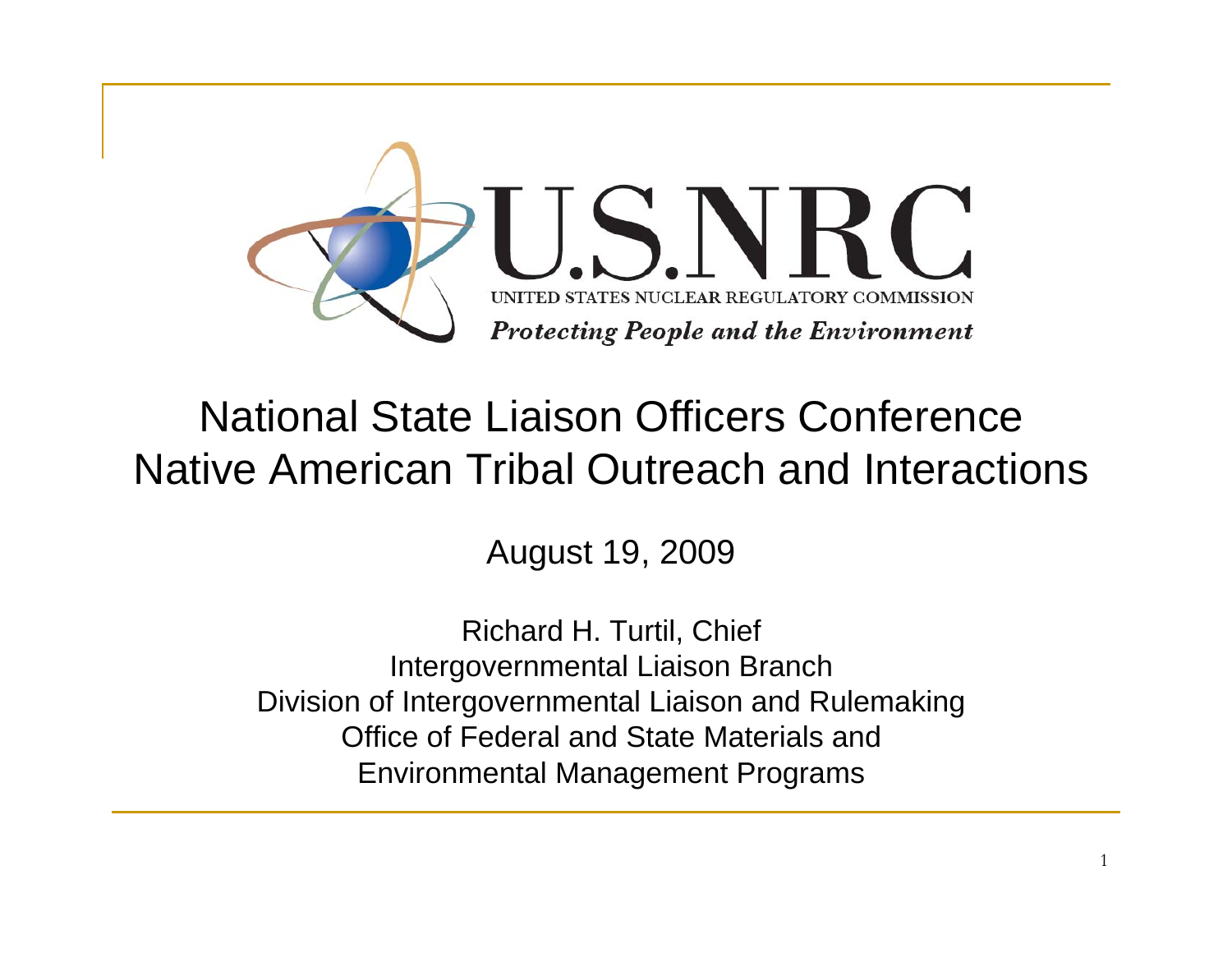## **Overview**

- **NRC Tribal Liaison Program**
- ■ Current Programmatic and Licensing **Issues**
- **Direction Setting by the Commission**
- **Contract Contract Contract Contract Contract Contract Contract Contract Contract Contract Contract Contract C** ■ Summary and Path Forward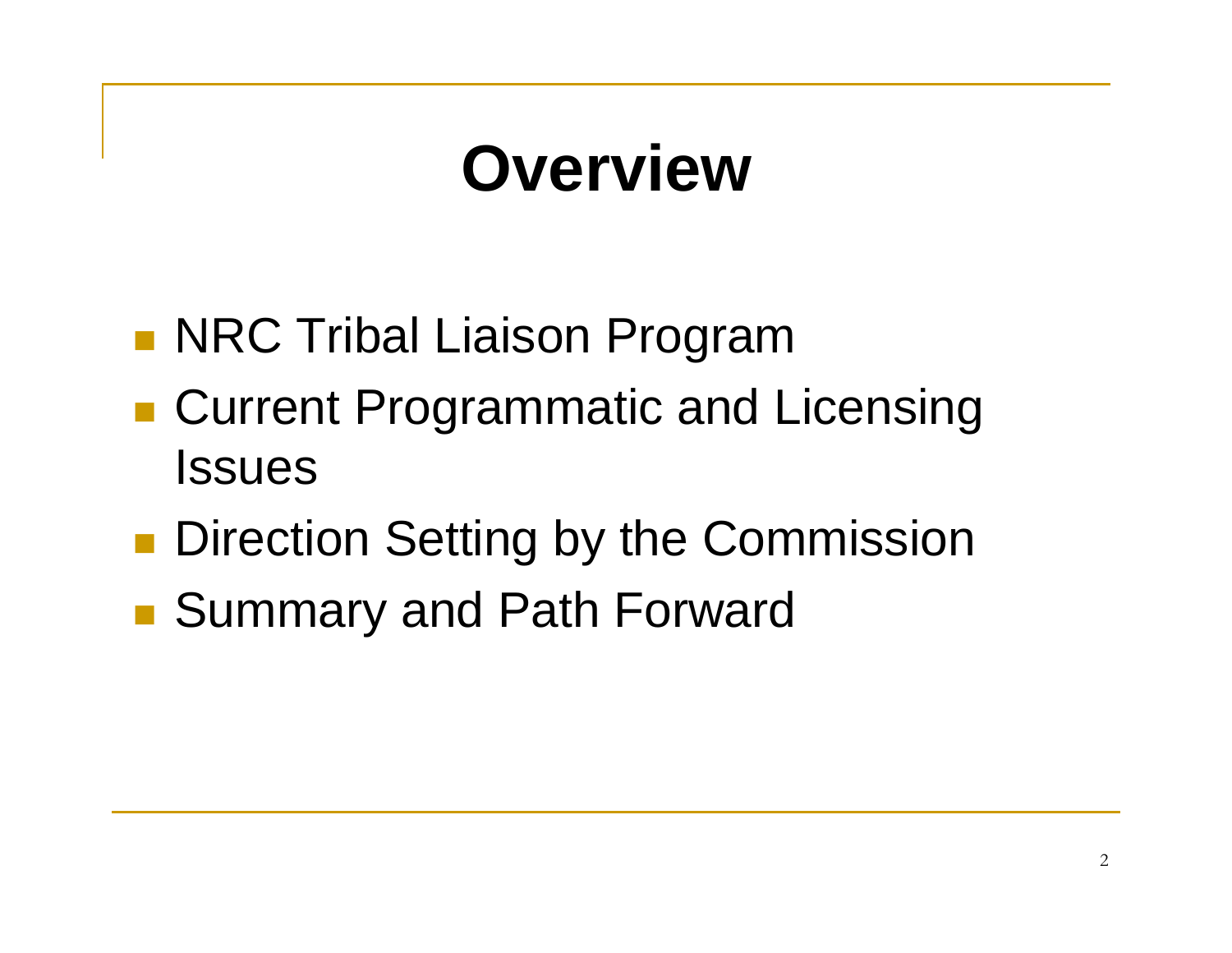## **NRC Tribal Liaison Program**

- Consultation and Cooperation with Tribes are consistent with spirit of Executive Order 13175 (November 2000) - Consultation and Coordination with Indian Tribal Governments
	- □ Maintains government-to-government communications with Native American Tribes and Tribal organizations
	- □ Remain cognizant of Tribal Government interest in areas germane to Federal Agency Activities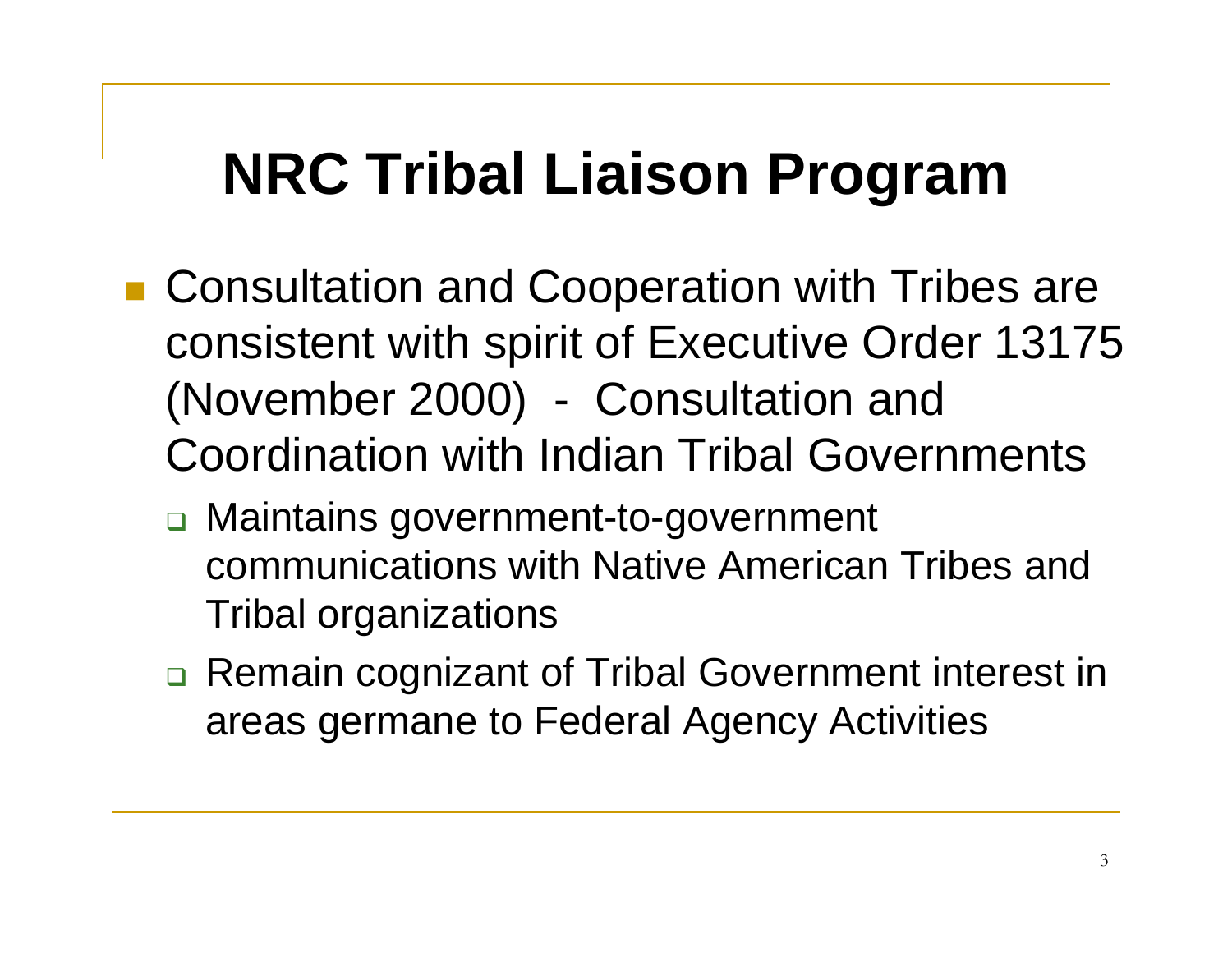# **Current Programmatic and Licensing Issues**

- **L** Uranium Recovery Program
- Yucca Mountain
- Advance Notification to Native American Tribes of Nuclear Waste Shipments
- **Contract Contract Contract Contract Contract Contract Contract Contract Contract Contract Contract Contract C • Operating Reactors and Proposed New** Reactors
- Waste Disposal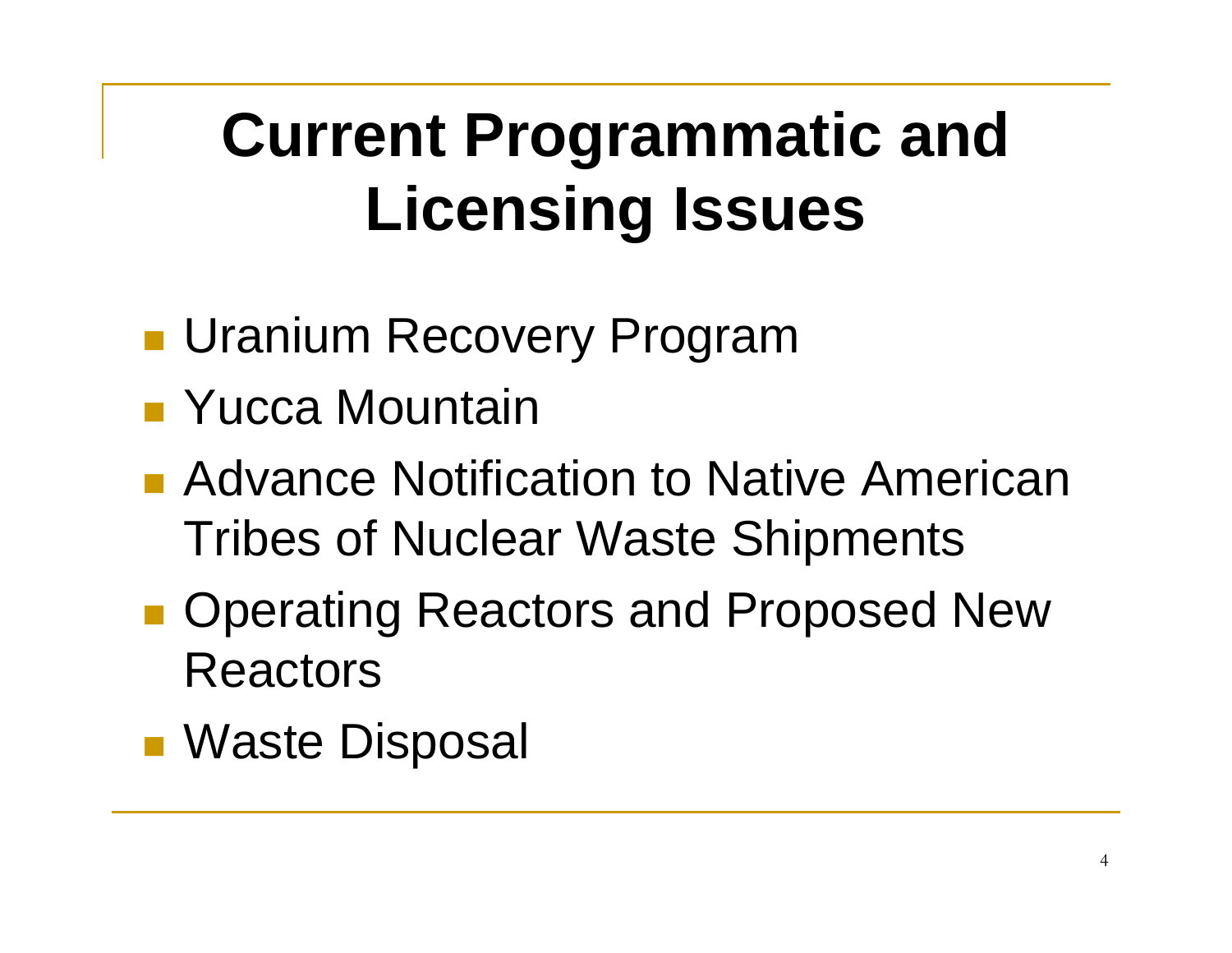### **Direction Setting by the Commission January 8, 2009**

- Staff Requirements Memorandum NRC Staff to Develop and Implement an Internal Protocol for Native American Tribal **Interactions** 
	- □ Considers Native American Tribal Interests
	- □ Heightens Awareness Across the Agency
	- □ Recognizes Need for Consistency and Proactive Outreach and Communication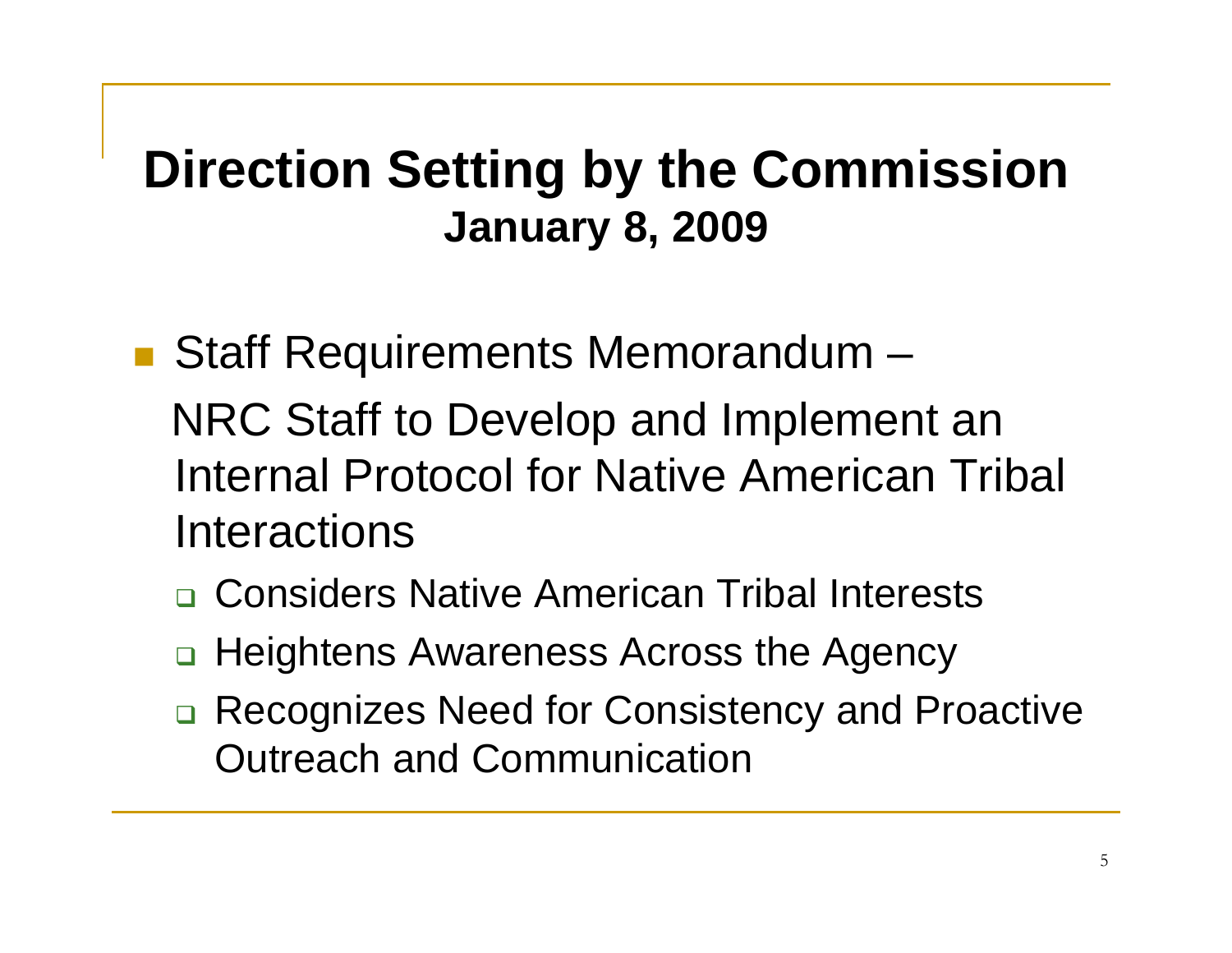### **Summary and Path Forward: Status of NRC Outreach Efforts and SRM Tasking**

- Current Licensing and other Regulatory **Activities** 
	- **□ Uranium Recovery and Legacy Uranium Waste Issues**
	- □ Power Reactor License Renewal
	- □ Other
- **Tribal Protocol SRM**